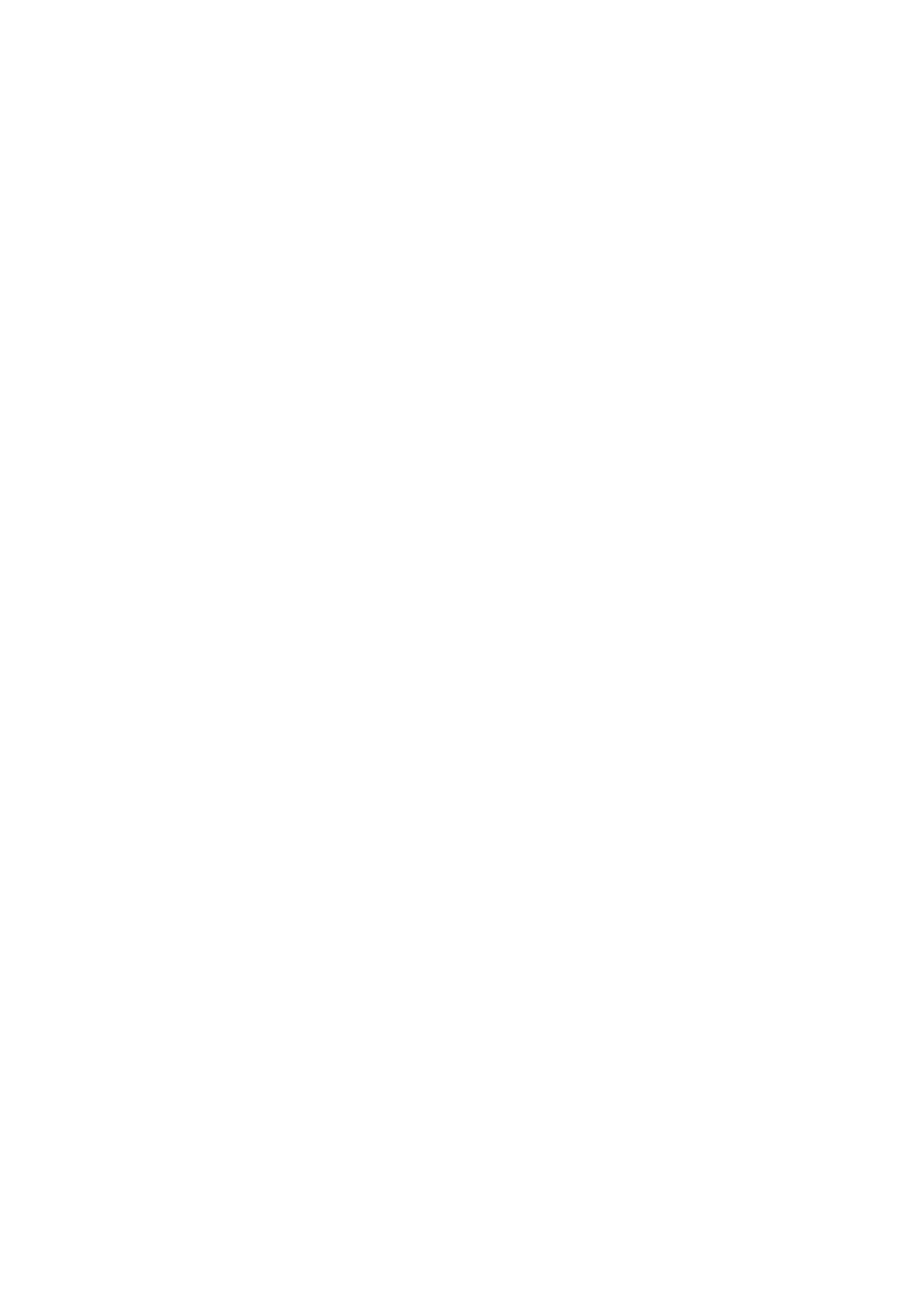RCE-9

# Protection of Pregnant Patients during Diagnostic Medical Exposures to Ionising Radiation

Advice from the Health Protection Agency, The Royal College of Radiologists and the College of Radiographers

Documents of the Health Protection Agency Radiation, Chemical and Environmental Hazards March 2009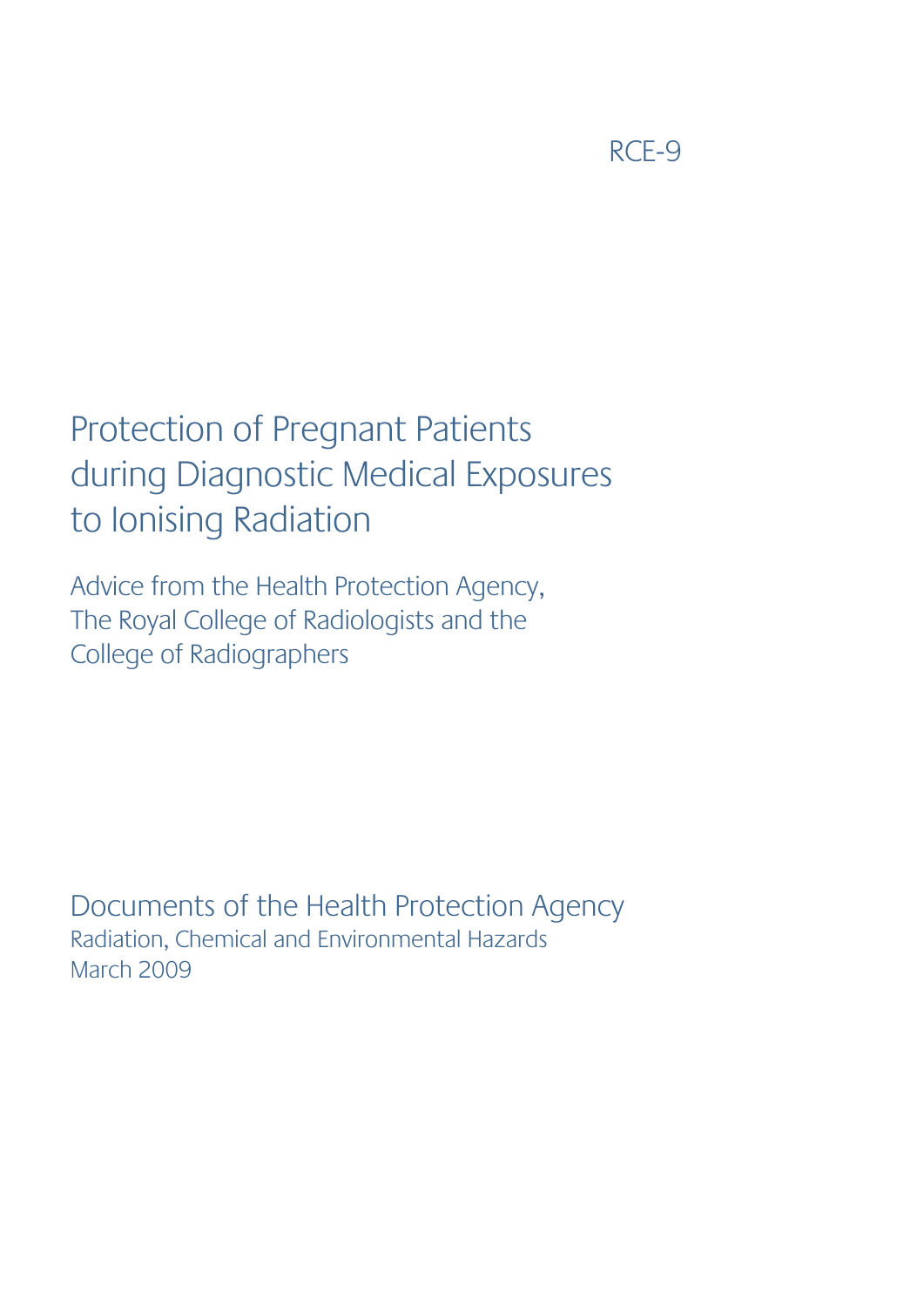© Health Protection Agency, The Royal College of Radiologists and the College of Radiographers 2009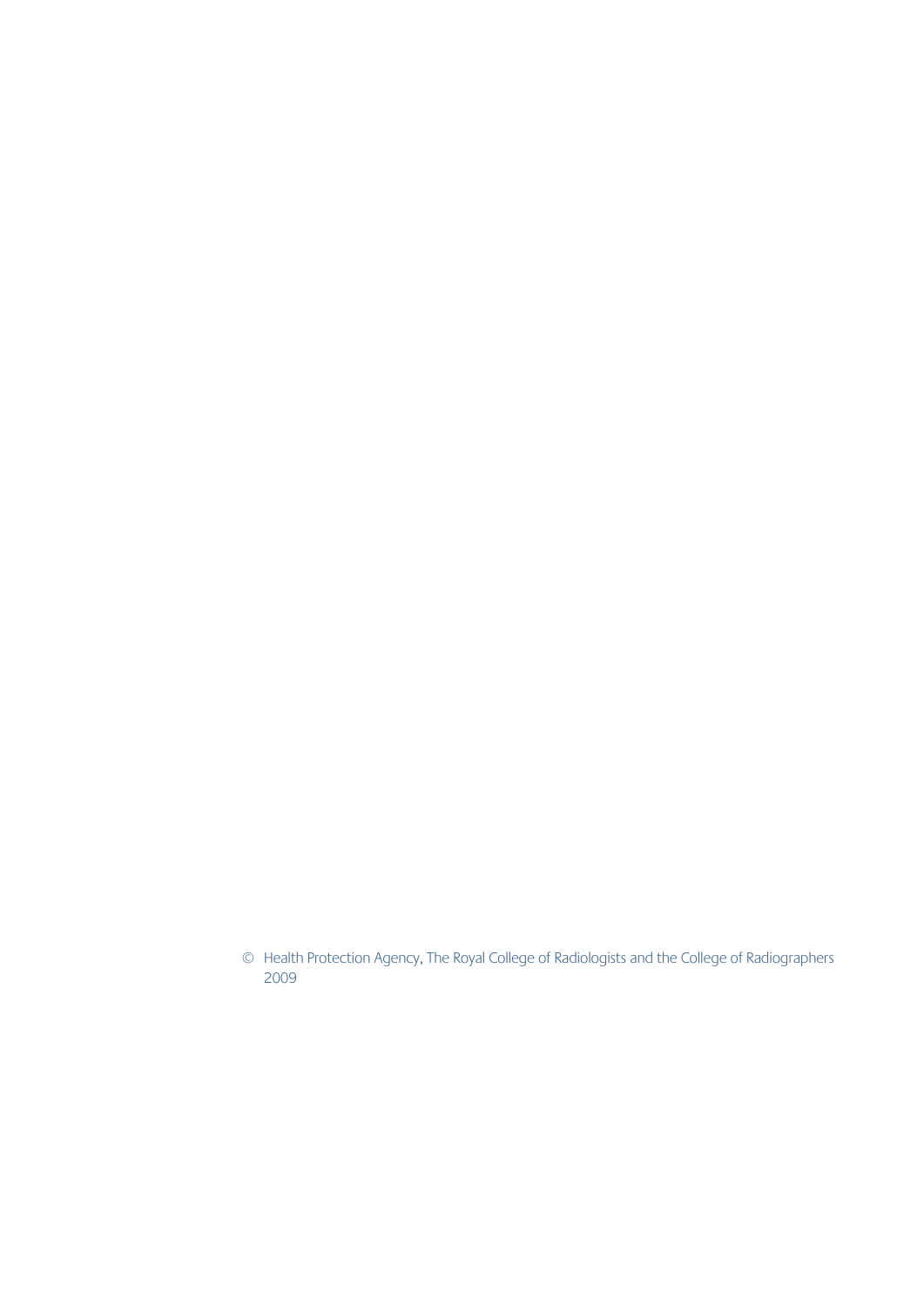## **Contents**

|              |                                    | to Ionising Radiation                                       | <b>Protection of Pregnant Patients during Diagnostic Medical Exposures</b>                                      |              |  |
|--------------|------------------------------------|-------------------------------------------------------------|-----------------------------------------------------------------------------------------------------------------|--------------|--|
|              |                                    |                                                             | Advice from the Health Protection Agency, The Royal College of Radiologists<br>and the College of Radiographers | $\mathbf{1}$ |  |
|              | <b>Summary of Advice</b>           |                                                             |                                                                                                                 | 3            |  |
| $\mathbf{1}$ |                                    | Introduction                                                |                                                                                                                 |              |  |
| 2            | <b>Scientific Basis for Advice</b> |                                                             |                                                                                                                 | 6            |  |
|              | 2.1                                | Deterministic effects of ionising radiation                 |                                                                                                                 |              |  |
|              | 2.2                                |                                                             | Stochastic effects of ionising radiation                                                                        |              |  |
|              |                                    | 2.2.1                                                       | Cancer induction following fetal exposures<br>after the first three to four weeks of pregnancy                  | 7            |  |
|              |                                    | 2.2.2                                                       | Cancer induction following embryonic exposures<br>during the first three to four weeks of pregnancy             | 10           |  |
|              |                                    | 2.2.3                                                       | <b>Heritable effects</b>                                                                                        | 11           |  |
| 3            | <b>Practical Implementation</b>    |                                                             |                                                                                                                 |              |  |
|              | 3.1                                | Diagnostic examination of females of reproductive potential |                                                                                                                 |              |  |
|              | 3.2                                | Inadvertent fetal exposures                                 |                                                                                                                 |              |  |
| 4            | <b>References</b>                  |                                                             |                                                                                                                 | 16           |  |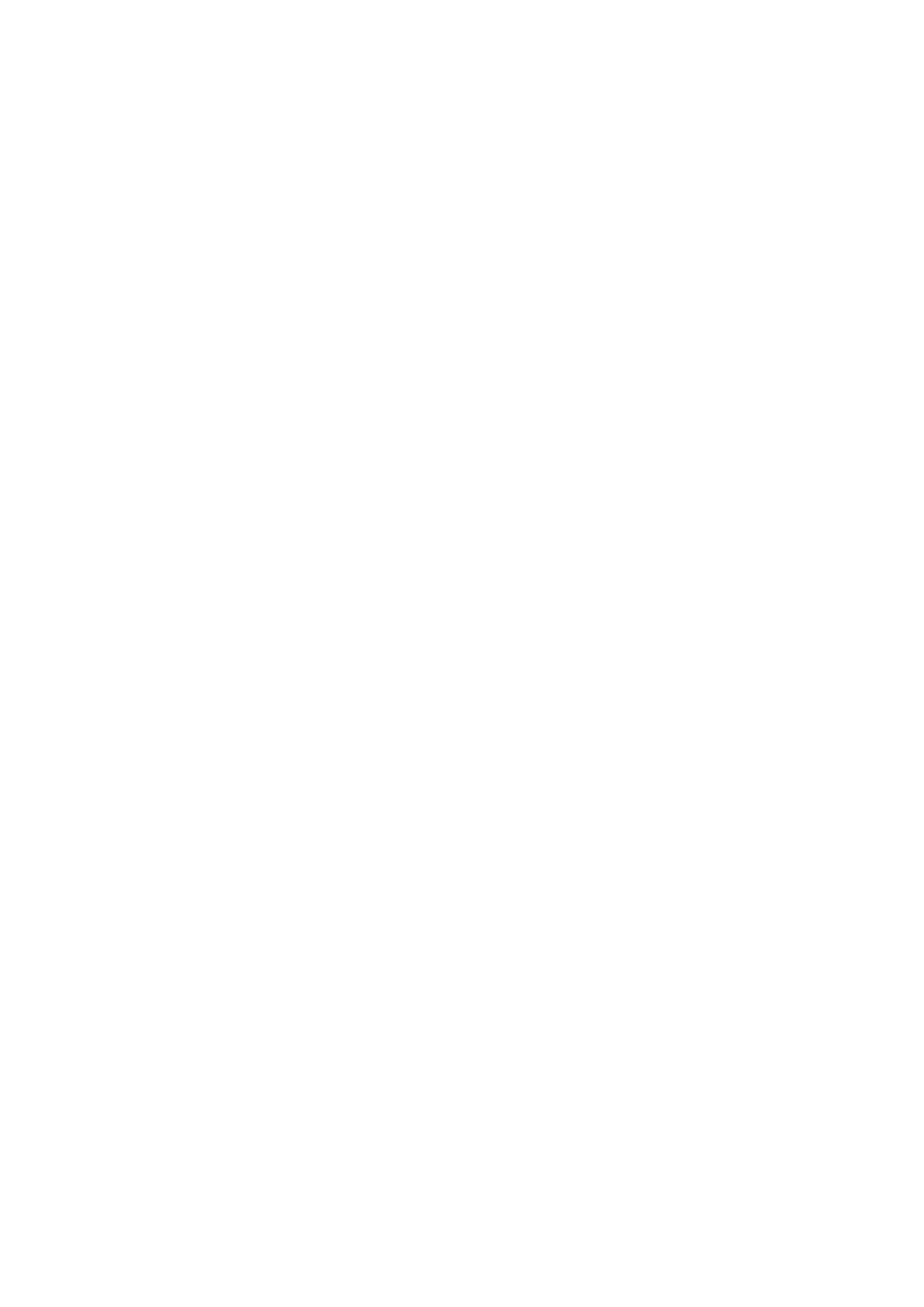# Protection of Pregnant Patients during Diagnostic Medical Exposures to Ionising Radiation

Advice from the Health Protection Agency, The Royal College of Radiologists and the College of Radiographers

Prepared by

B F Wall, J R Meara and C R Muirhead Health Protection Agency

R F Bury The Royal College of Radiologists

M Murray College of Radiographers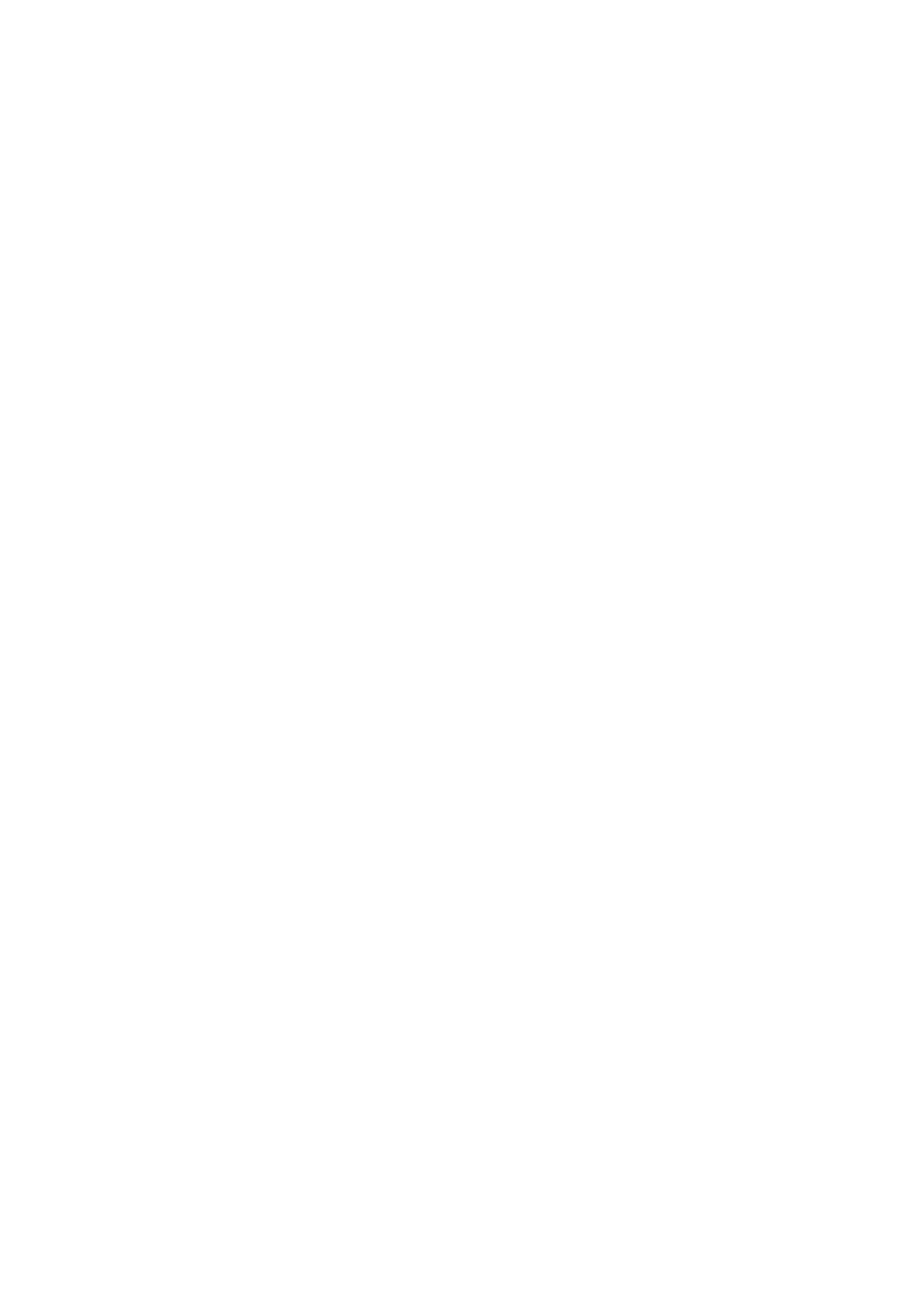## Summary of Advice

- <sup>1</sup> The radiation dose to the embryo or fetus that is likely to result from any diagnostic procedure in current use should present no risk of causing fetal death, malformation, growth retardation or impairment of mental development.
- $2<sup>2</sup>$  For the majority of diagnostic medical procedures, giving fetal doses up to about a milligray, the associated risks of childhood cancer are very low (below 1 in 10,000) and judged to be acceptable when compared with the natural risk (around 1 in 500). Consequently, all such examinations can be carried out on pregnant women, as long as they have been clinically justified and the dose is kept to a minimum consistent with the diagnostic requirements. The very low risks of childhood cancer from these examinations are certainly not sufficient to justify termination of the pregnancy (particularly in view of the associated risks to the health of the mother).
- $3$  Exposure of pregnant women to higher dose procedures leads to fetal doses in excess of a few milligray, and – at the highest doses – may result in a doubling of the childhood cancer risk compared to the natural rate. Consequently, such examinations should be avoided on pregnant women, if this can be achieved without serious detrimental effects to their health. However, if such examinations are considered to be clinically justified or are carried out inadvertently, the childhood cancer risk associated with them is still low in absolute terms (below 1 in 200 and mostly below 1 in 1000) and termination of the pregnancy would not be justified solely on the basis of the radiation risk to the unborn child.
- 4 For most diagnostic radiation exposures of women in the first three to four weeks postconception when the pregnancy is unrecognised, the risks of childhood cancer will be very small (and probably much smaller than if the exposure had occurred later in pregnancy). However, those few examinations yielding fetal doses in excess of about 10 mGy could involve levels of risk that should be avoided, if possible, even in unrecognised pregnancies.
- <sup>5</sup> Radiation doses resulting from diagnostic procedures in pregnancy present a negligible risk of causing radiation-induced hereditary disease in the descendants of the unborn child.
- $6$  Guidance is provided in the document on the practical implementation of the above advice in the everyday practice of diagnostic radiology and nuclear medicine.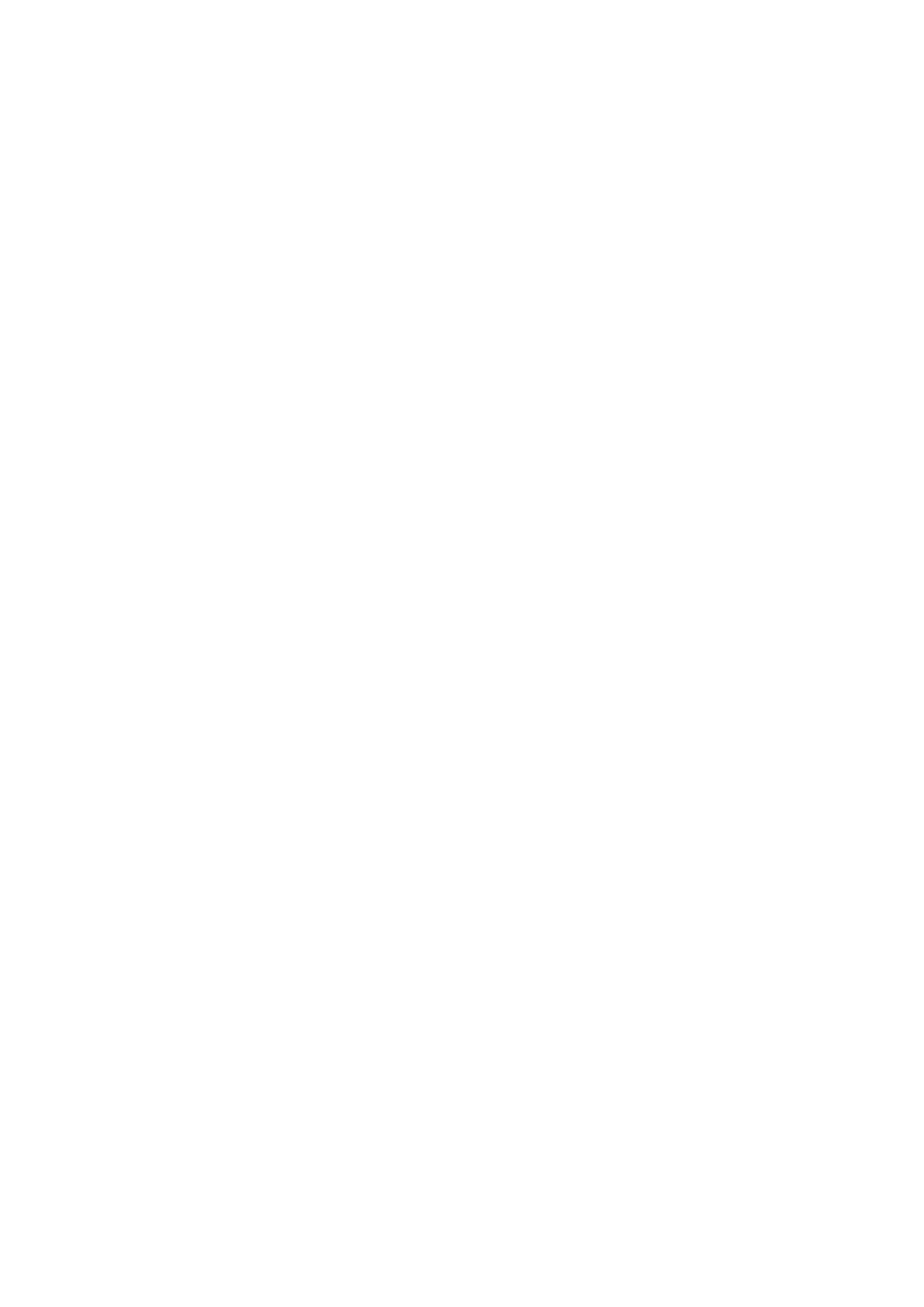## 1 Introduction

This document provides information on the health effects that are likely to occur in the embryo or fetus following exposure to ionising radiation during pregnancy and practical guidance on how and when to prevent or reduce unnecessary fetal exposures when pregnant women are referred for diagnostic medical procedures involving X-rays or radionuclides.

It is a revision of the guidance produced in 1998 by the National Radiological Protection Board (NRPB) (now part of the Health Protection Agency), The Royal College of Radiologists (RCR) and the College of Radiographers (CoR) (NRPB et al, 1998).

The previous advice was based on an assessment of health effects following in utero irradiation published in Documents of the NRPB, **4**(4), 1993, which included a statement by the NRPB on diagnostic medical exposures to ionising radiation during pregnancy (NRPB, 1993). In particular, because of new concerns (at the time) that in utero irradiation during the first three weeks of gestation could possibly lead to the induction of postnatal cancer, this statement included the recommendation that diagnostic medical procedures involving high fetal doses (some tens of milligray) should be avoided, if possible, during early (unrecognised) pregnancies. It was suggested that one way of doing this was to restrict the use of such higher dose examinations on all potentially pregnant women to the first ten days of their menstrual cycle when conception is very unlikely to have occurred (the so-called ten-day rule).

In this 2009 revision, the scientific basis of the advice is reviewed in the light of the latest epidemiological and radiobiological evidence. Data on typical fetal doses and the associated childhood cancer risks from common diagnostic medical procedures have been updated, and practical guidance is provided on how to implement the advice in the everyday practice of diagnostic radiology and nuclear medicine.

The Ionising Radiation (Medical Exposure) Regulations (IR(ME)R) have been in force in the UK since 2000 (GB Parliament, 2000). They have specific requirements for the justification and optimisation of medical exposures on females of childbearing age where pregnancy cannot be excluded. The duties of employers, referrers, practitioners and operators in this regard are clearly defined in the regulations. Following the practical guidance given in this document will assist the various duty holders to comply with the relevant IR(ME)R requirements.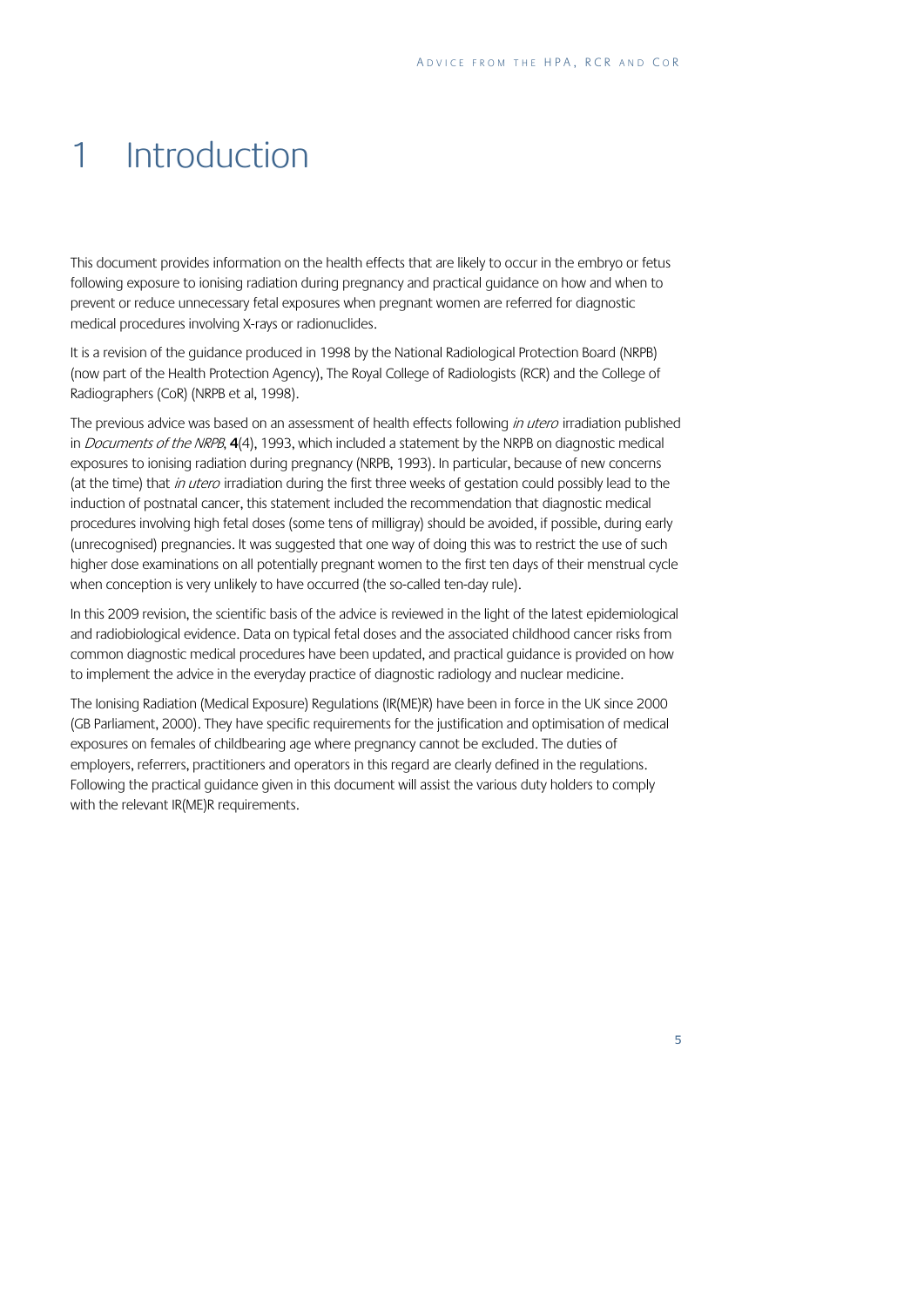## 2 Scientific Basis for Advice

Exposure of the embryo or fetus to ionising radiation can potentially lead to two types of adverse health effect:

- a deterministic effects (tissue reactions) resulting from damage to a number of cells, for which there is a dose threshold before any clinical effect occurs,
- b stochastic effects which originate from damage to single cells, for which there is no dose threshold but an increased probability of induction as the dose increases.

### 2.1 Deterministic effects of ionising radiation

The principal deterministic effects (tissue reactions) of ionising radiation in the developing embryo or fetus are death, malformation, growth retardation and abnormal brain development leading to severe mental retardation. The International Commission on Radiological Protection has reviewed the risks of harmful tissue reactions and malformation after prenatal irradiation (ICRP, 2003) and in its 2007 recommendations concluded that no deterministic effects of practical significance would be expected to occur in humans below a dose of at least 100 mGy (ICRP, 2007). Normal diagnostic medical exposures using X-rays or radionuclides should never result in fetal doses in excess of 100 mGy (see the table, page 8).

#### **Advice**

The radiation dose to the embryo or fetus that is likely to result from any diagnostic procedure in current use should present no risk of causing fetal death, malformation, growth retardation or impairment of mental development.

## 2.2 Stochastic effects of ionising radiation

The stochastic effects resulting from irradiation of the embryo or fetus are the possible induction of cancer after birth and of hereditary disease in their descendants. The probability of these effects occurring is considered to be directly proportional to the radiation dose received by the embryo or fetus and is now believed to be fairly independent of the stage of pregnancy after the first three to four weeks of gestation (ICRP, 2003). It is useful to consider the risks of such effects relative to their natural incidence.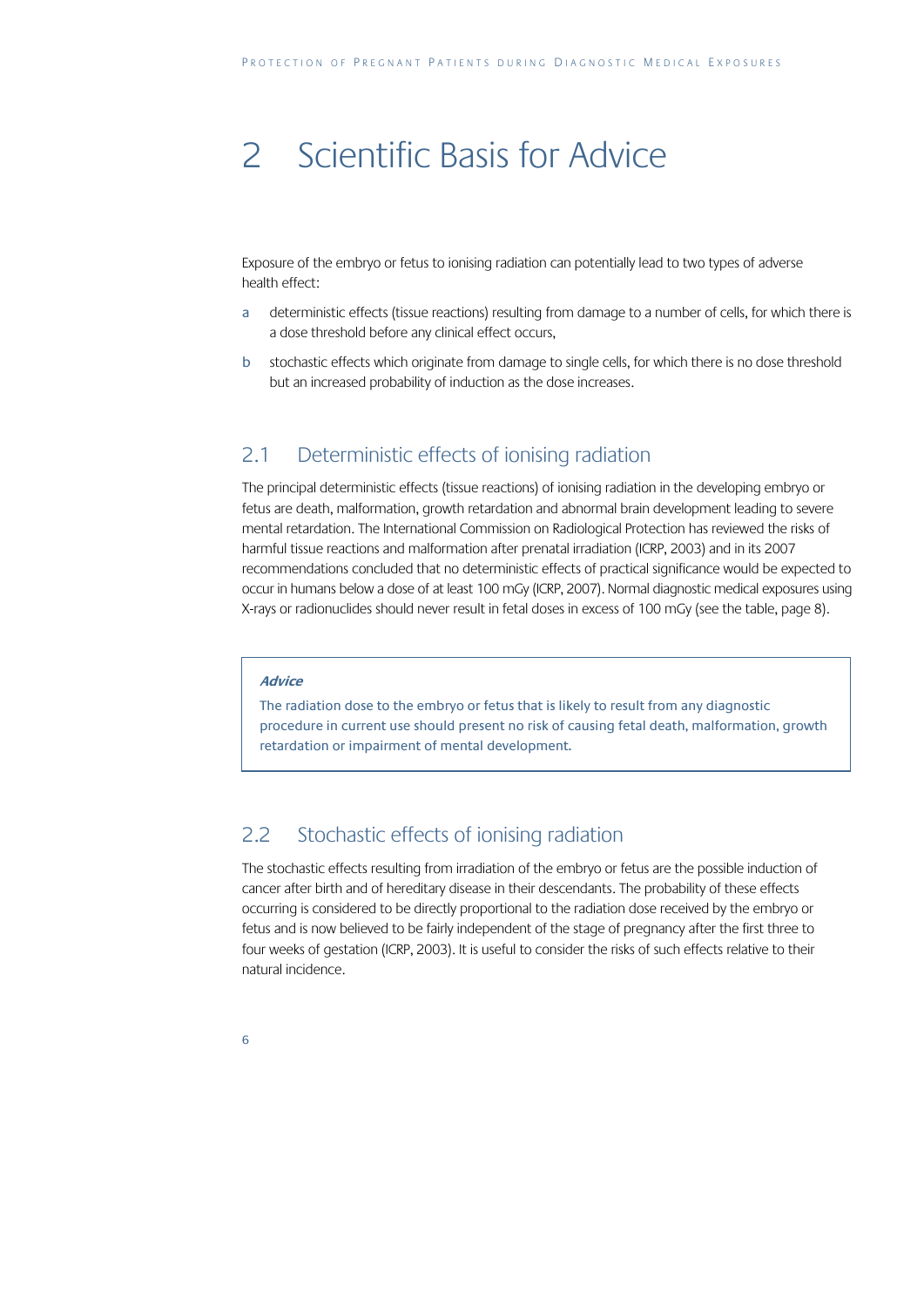### 2.2.1 Cancer induction following fetal exposures after the first three to four weeks of pregnancy

There is stronger scientific evidence for cancer risks from radiation exposure after the first three to four weeks of pregnancy than for exposures earlier in pregnancy, so these will be considered first. In the previous advice, information from a very large case–control study of obstetric X-ray examinations in the UK (the Oxford Survey of Childhood Cancers, OSCC) and subsequent reviews of the data by many experts were used to determine the risk of childhood cancer following fetal exposure after a gestational age of three to four weeks (NRPB, 1993; NRPB et al, 1998). A primary result of these studies was that a fetal dose of roughly 25 mGy was estimated to double the natural rate of childhood cancer. When this doubling dose was applied to the natural baseline risk of childhood cancer incidence of 1 in 650 (1.5  $10^{-3}$ ) prevalent in the 1980s, an excess absolute risk coefficient of 1 in 17,000 per mGy (6 10<sup>-5</sup> mGv<sup>-1</sup>) was obtained (NRPB, 1993; NRPB et al, 1998).

No new radiobiological or epidemiological evidence has arisen, nor have there been any new assessments of the dosimetry for the OSCC, to suggest that a revision of the estimated doubling dose is required. However, data collected by the National Registry of Childhood Tumours from 1991–2000 indicate that the natural baseline risk of childhood cancer in the UK has now risen to about 1 in 500  $(2\ 10^{-3})$ , rather than 1 in 650 (Stiller, 2007), resulting in an increased excess absolute childhood cancer risk coefficient of about 1 in 13,000 per mGy  $(8\ 10^{-5}\ \text{mGy}^{-1})$ .

In contrast, survival rates for childhood cancer have improved since the 1980s, resulting in substantial reductions in the *fatal* childhood cancer risks that were based, in the previous advice, on baseline incidence data and an assumed survival rate of about 50%. In view of the probable continuing improvements in survival rates and the natural concern of parents for the risk of their children developing cancer irrespective of how successfully it can be treated, childhood cancer risks will be expressed and compared in terms of incidence rather than fatality here.

The fetal doses associated with modern diagnostic medical procedures range from a few microgray to a few tens of milligray, so the associated risks of childhood cancer will range from less than 1 in 1,000,000 to about 1 in 200 (5  $10^{-3}$ ). The table (which is intended to be illustrative rather than exhaustive) shows a number of common diagnostic X-ray or radionuclide examinations in five broad groups according to the typical fetal doses and associated childhood cancer risks involved. The actual fetal dose can vary quite considerably from hospital to hospital and patient to patient for any given type of examination, depending on the imaging equipment available, the examination techniques used and the size of the patient. Also, the relationship between the fetal dose and the risk of radiation-induced cancer is not precisely known and could vary by a factor of at least two or three from the figure quoted above of 1 in 13,000 per mGy (8  $10^{-5}$  mGy<sup>-1</sup>) (Wakeford and Little, 2003). Therefore it is better to show broad groupings as used in the table, with each group (apart from the last one) spanning a factor of ten in dose and risk. Moreover, the risk coefficient has been rounded up to 1 in 10,000 per mGy  $(10^{-4} \text{ mGy}^{-1})$ , so that the risks shown in the last column of the table are unlikely to be underestimated. It is not expected that fetal doses will exceed 50 mGy for any normal diagnostic medical procedure that has been optimised in accordance with the requirements of the Ionising Radiation (Medical Exposure) Regulations (GB Parliament, 2000).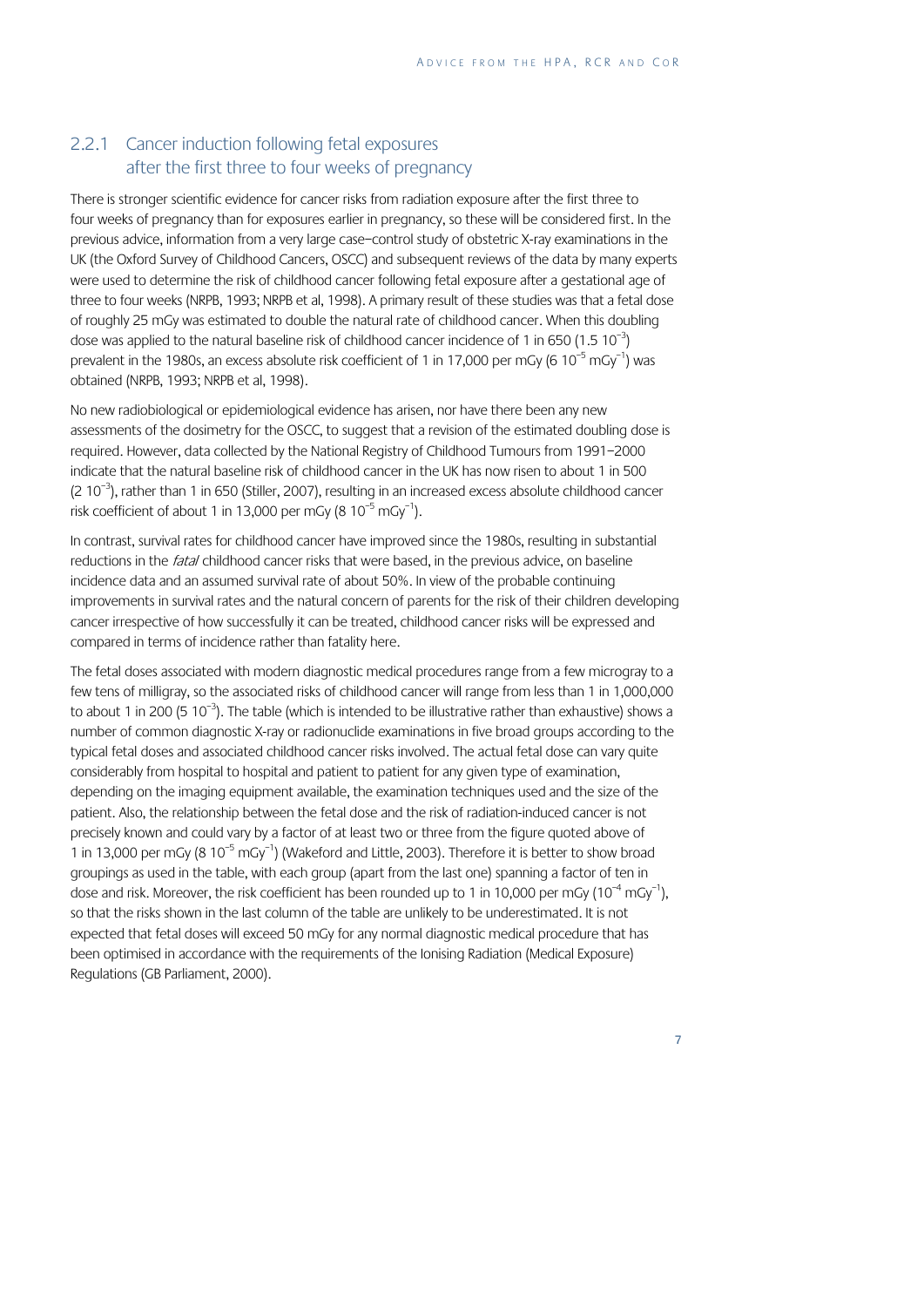| <b>Examination</b>                                                                                                                       |                                                                                                                                                                                                                                                     | <b>Typical fetal dose</b><br>range (mGy)* | <b>Risk of childhood cancer</b><br>per examination                          |
|------------------------------------------------------------------------------------------------------------------------------------------|-----------------------------------------------------------------------------------------------------------------------------------------------------------------------------------------------------------------------------------------------------|-------------------------------------------|-----------------------------------------------------------------------------|
| X-ray<br>X-ray<br>X-ray<br>X-ray<br>X-ray<br>X-ray CT<br>$51$ Cr<br>$81m$ <sub>Kr</sub>                                                  | Skull<br><b>Teeth</b><br>Chest<br>Thoracic spine<br>Breast (mammography)<br>Head and/or neck<br><b>GFR</b> measurement<br>Lung ventilation scan                                                                                                     | $0.001 - 0.01$                            | $<$ 1 in 1,000,000                                                          |
| X-ray CT<br>$99m$ TC                                                                                                                     | Pulmonary angiogram<br>Lung ventilation scan (Technegas)                                                                                                                                                                                            | $0.01 - 0.1$                              | 1 in 1,000,000<br>to<br>1 in 100,000                                        |
| X-ray<br>X-ray<br>X-ray<br>X-ray<br>X-ray CT<br>X-ray CT<br>$99m$ TC<br>$99m$ TC<br>$99m$ TC<br>$99m$ TC<br>$99m$ TC                     | Abdomen<br><b>Barium</b> meal<br><b>Pelvis</b><br>Hip<br>Pelvimetry<br>Chest and liver<br>Lung perfusion scan<br>Thyroid scan<br>Lung ventilation scan (DTPA)<br>Renal scan (MAG3, DMSA)<br>White cell scan                                         | $0.1 - 1.0$                               | 1 in 100,000<br>to<br>1 in 10,000                                           |
| X-ray<br>X-ray<br>X-ray<br>X-ray CT<br>X-ray CT<br>$99m$ TC<br>$99m$ TC<br>$99m$ TC<br>$99m$ TC<br>$99m$ TC<br>$^{201}$ TI<br>$18$ F PET | Barium enema<br>Intravenous urography<br>Lumbar spine<br>Lumbar spine<br>Abdomen<br>Bone scan<br>Cardiac blood pool scan<br>Myocardial scan<br>Cerebral blood flow scan (Exametazine)<br>Renal scan (DTPA)<br>Myocardial scan<br><b>Tumour scan</b> | $1.0 - 10$                                | 1 in 10,000<br>to<br>1 in 1,000                                             |
| X-ray CT<br>X-ray CT<br>X-ray CT<br>$99m$ TC<br><sup>18</sup> F PET/CT                                                                   | <b>Pelvis</b><br>Pelvis and abdomen<br>Pelvis, abdomen and chest<br>Myocardial (SPECT rest-exercise protocol)<br>Whole body scan                                                                                                                    | $10 - 50$                                 | 1 in 1,000<br>to<br>1 in 200<br>Natural childhood cancer<br>risk ~ 1 in 500 |

#### **TABLE Typical fetal doses and risks of childhood cancer for some common diagnostic medical exposures**

\* Fetal doses derived from doses to the uterus seen in recent UK surveys (Hart et al, 2007; Shrimpton et al, 2005) and the ARSAC Notes for Guidance (ARSAC, 2006), so only apply to early stages of pregnancy when the fetus is small.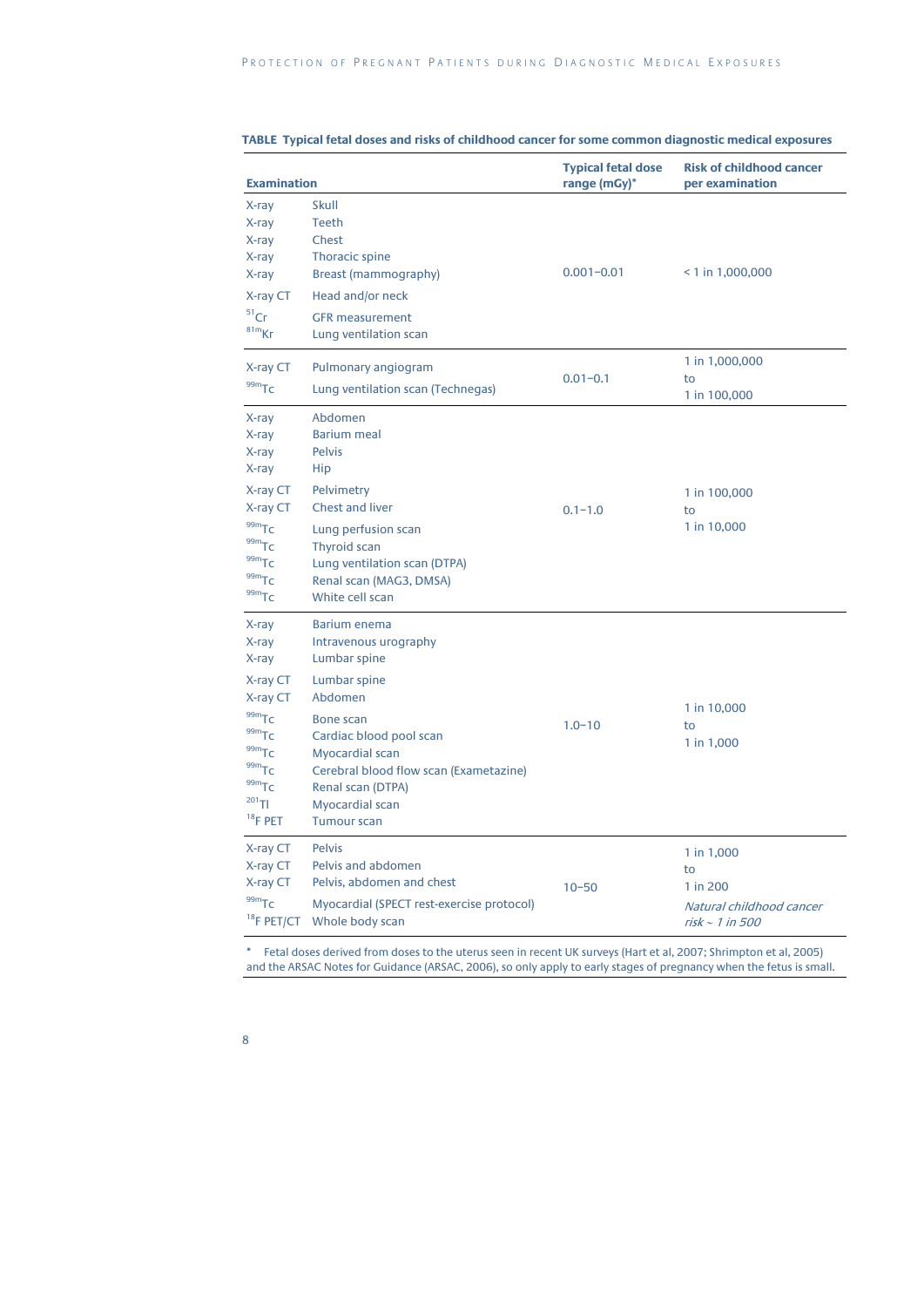Those examinations lying in the highest fetal dose group in the table (10–50 mGy) could result in an approximate doubling of the natural baseline risk of childhood cancer. Such risks should be regarded as sufficiently high to justify rigorous efforts to avoid these examinations (ie those that deliver doses to the fetus of some tens of milligray during pregnancy), unless the health of the mother (and indirectly that of the unborn child) would be compromised by delaying the examination until after the baby has been born.

There is still a lack of human epidemiological evidence on *lifetime* cancer risks following fetal irradiation, but since the natural risk of developing cancer reaches about one in three over a lifetime, a comparison of radiation-induced and natural lifetime risks is deemed inappropriate for judging the acceptability, or otherwise, of fetal exposures. Nevertheless, it may be noted that, even if the lifetime risk of cancer from fetal irradiation is as much as four times greater than the risk arising in childhood, judgements based on comparing the childhood cancer risks will be conservative. Although a fetal dose of about 25 mGy would double the natural risk of childhood cancer, the absolute increase in the lifetime cancer risk is likely to be less than 1%. Furthermore, recent findings for those exposed in utero as a consequence of the atomic bombings of Hiroshima and Nagasaki (Preston et al, 2008) support the ICRP view that the lifetime cancer risk from *in utero* irradiation is unlikely to be greater than that following exposure in early childhood (ICRP, 2003).

#### **Advice**

For the majority of diagnostic medical procedures, giving fetal doses up to about a milligray (the first three groups in the table), the associated risks of childhood cancer are very low (less than 1 in 10,000) and judged to be acceptable when compared with the natural risk (of around 1 in 500). Consequently, all such examinations can be carried out on pregnant women, as long as they have been clinically justified and the dose is kept to a minimum consistent with the diagnostic requirements. The very low risks of childhood cancer from these examinations are certainly not sufficient to justify termination of the pregnancy (particularly in view of the associated risks to the health of the mother).

Exposure of pregnant women to the higher dose procedures (the last two groups in the table) lead to fetal doses in excess of a few milligray, and – at the highest doses – may result in a doubling of the childhood cancer risk compared to the natural rate. Consequently, such examinations should be avoided on pregnant women, if this can be achieved without serious detrimental effects to their health. However, if such examinations are considered to be clinically justified or are carried out inadvertently, the childhood cancer risk associated with them is still low in absolute terms (below 1 in 200 and mostly below 1 in 1000) and termination of the pregnancy would not be justified solely on the basis of the radiation risk to the unborn child.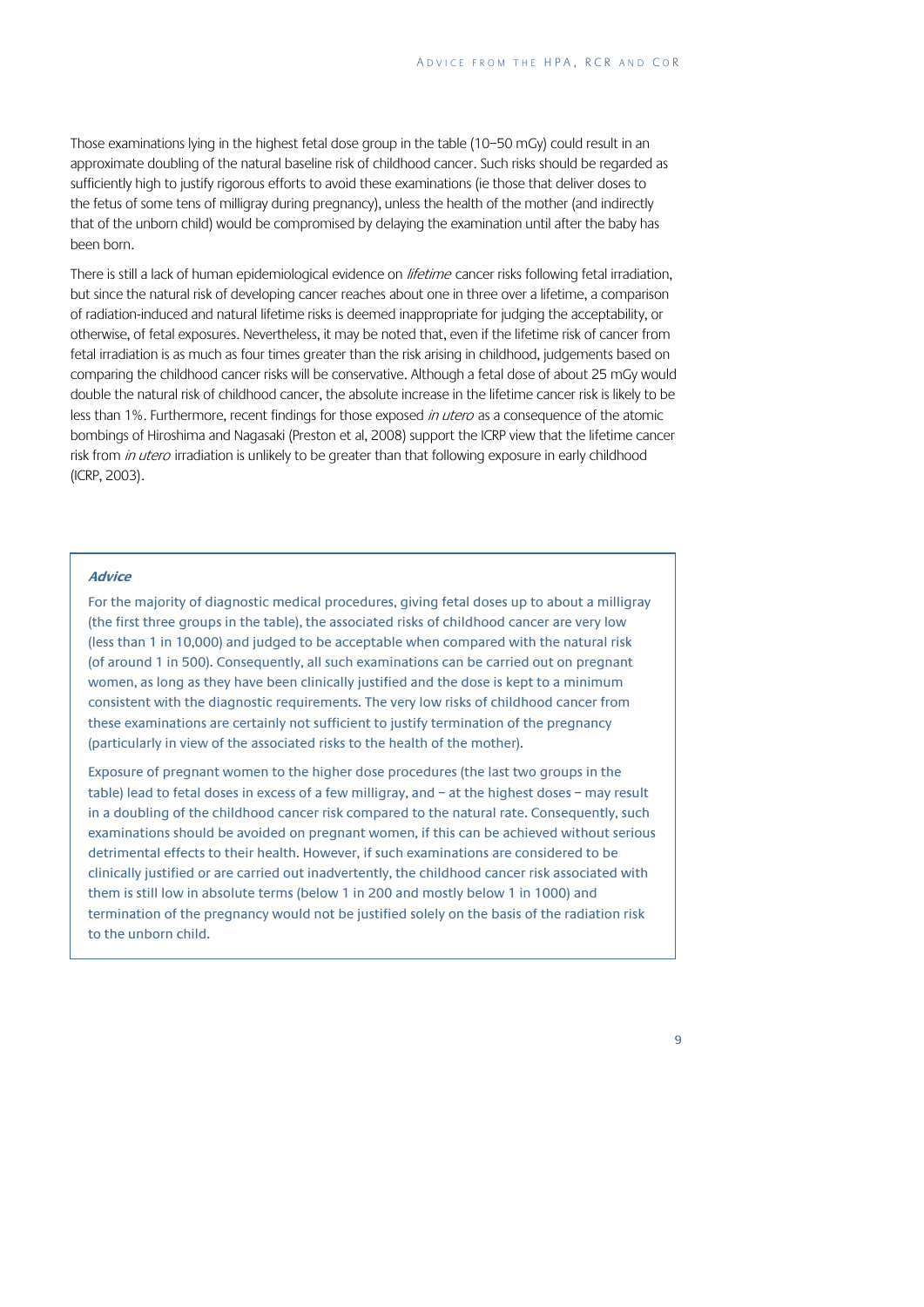### 2.2.2 Cancer induction following embryonic exposures during the first three to four weeks of pregnancy

So far the risks of fetal irradiation after the first three to four weeks of gestation have been considered, when a woman will usually have become aware of her pregnancy through having missed a menstrual period. The previous advice (NRPB et al, 1998) paid particular attention to one of the main objectives of the statement by the NRPB on diagnostic medical exposures to ionising radiation during pregnancy (NRPB, 1993), which was to minimise the likelihood of inadvertent exposure of the embryo before pregnancy is declared. This arose because of new evidence (available in 1993) for the possible induction of somatic mutations in embryonic stem cells that could potentially lead to postnatal cancer, rather than invariably lead to cell death with no biological consequences (apart from early termination of embryonic development), as was previously assumed. However, it was recognised that the total number of target embryonic stem cells for the induction of a cancer-associated mutational event in the first three to four weeks of gestation will be much smaller than in the later stages of pregnancy, so the cancer risk is likely to be much lower than in the subsequent stages of pregnancy, but it could no longer be assumed to be zero.

The current view of the Health Protection Agency is that there is no new radiobiological or epidemiological evidence that contradicts, or provides a better quantitative estimate of, the cancer risks associated with irradiation in very early pregnancy than that used in the previous advice. Although the ICRP did not recommend the need to avoid diagnostic medical exposures of undeclared pregnancies prior to 2003, in Publication 90 it stated that there was evidence for childhood cancer risks following radiation exposure during the early post-conception period, 'albeit they were difficult to quantify because the numbers were small and the uterine doses had large uncertainties' (ICRP, 2003). Given this uncertainty, the ICRP recommended that careful consideration needed to be given to radiological protection measures for the embryo particularly 'in the early weeks after conception when medical radiation exposures may occur in the context of unrecognised pregnancies' (ICRP, 2003). Consequently the precautionary approach advocated previously for protecting the embryo from the very small but uncertain risks of radiation exposure in early pregnancy will be maintained here.

### **Advice**

For most diagnostic radiation exposures of women in the first three to four weeks postconception when the pregnancy is unrecognised, the risks of childhood cancer will be very small (and probably much smaller than if the exposure had occurred later in pregnancy). However, those few examinations yielding fetal doses in excess of about 10 mGy (the highest dose group in the table) could involve levels of risk that should be avoided, if possible, even in unrecognised pregnancies.

Suggested methods for avoiding such risks to the embryo are given in the practical implementation section of this document.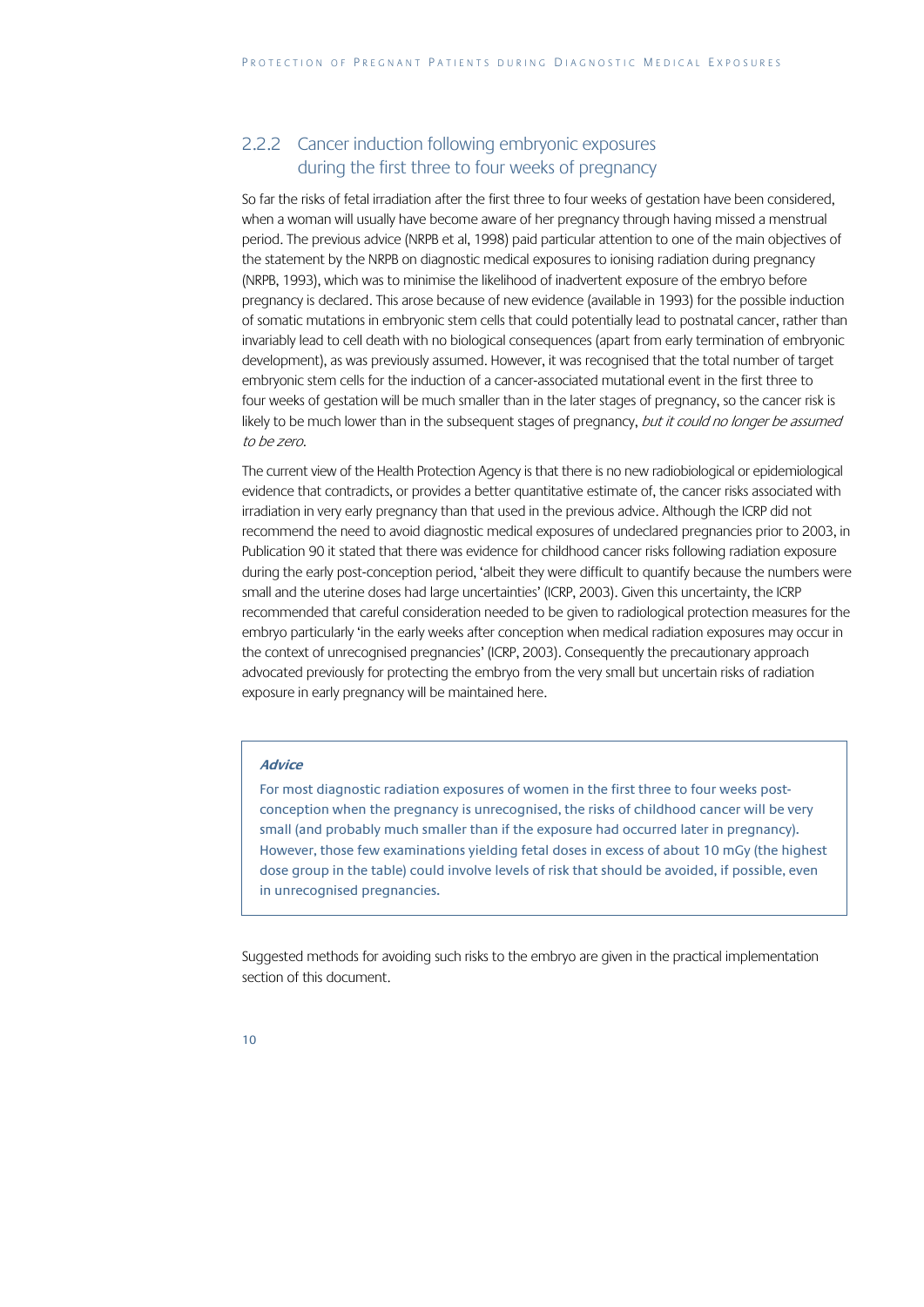### 2.2.3 Heritable effects

The risks of heritable effects from ionising radiation exposure have been substantially revised in the past few years and the present estimate of the ICRP (2007) is about five times lower than that used in the previous advice (NRPB et al, 1998). The excess absolute risk of heritable effects from in utero irradiation at all stages of pregnancy is still judged to be the same as that applying to the reproductive population after birth, but this is now reduced to about 1 in 200,000 per mGy (0.5  $10^{-5}$  mGy<sup>-1</sup>) compared to 1 in 42,000 per mGy  $(2.4 \times 10^{-5} \text{ mGy}^{-1})$  used in 1998. The risk of inducing heritable effects in the first two generations of descendants following in utero irradiation is thus over ten times lower than the risk of inducing childhood cancers (1 in 13,000 per mGy) and covers a diversity of disorders, many of which would be judged to be far less severe than cancer.

The natural frequency of congenital defects in the UK population has been estimated to be in the range 1–3%, rising perhaps to 5–6% with the inclusion of minor malformations (NRPB, 1993). The increased absolute risk of hereditary disease arising in the first two generations for the offspring of a fetus exposed to even one of the highest dose diagnostic procedures shown in the table (say a fetal dose of 25 mGy) is about 1 in 8000 (0.012%). This is very small when compared with the natural risk of congenital defects (of 1–6%).

#### **Advice**

Radiation doses resulting from diagnostic procedures in pregnancy present a negligible risk of causing radiation-induced hereditary disease in the descendants of the unborn child.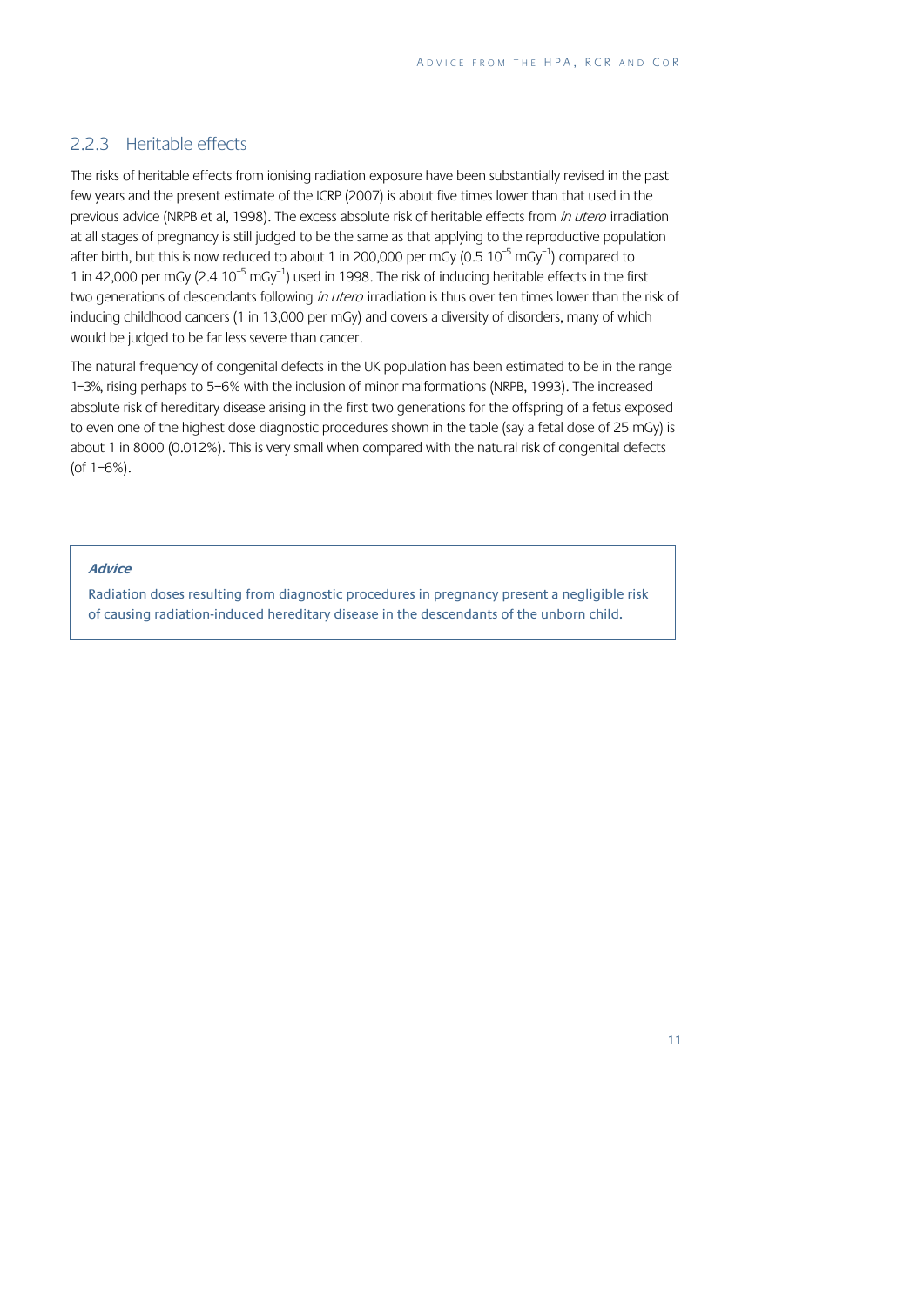# 3 Practical Implementation

## 3.1 Diagnostic examination of females of reproductive potential

In view of the possibility of radiation-induced cancer in the offspring of mothers undergoing diagnostic medical exposures while pregnant, alternative imaging modalities which do not use ionising radiation, such as ultrasound or magnetic resonance imaging (MRI), should be considered before a decision is taken to use ionising radiation on female patients of reproductive potential. The few studies on pregnancy outcome in humans following MRI have not revealed any adverse effects, but are very limited. Consequently, the International Commission on Non-Ionizing Radiation Protection recommends that MRI may be used for pregnant patients only after critical risk–benefit analysis has been undertaken (particularly in the first trimester) to provide important diagnostic information that cannot be obtained with ultrasound or that would otherwise require exposure to ionising radiation (ICNIRP, 2004).

When there are no suitable alternatives and an imaging modality that uses ionising radiation (eg an X-ray or nuclear medicine examination) is considered to be necessary and is likely to irradiate the uterus, the likelihood of the patient being pregnant must be determined.

In the first instance the referring clinician should check on the pregnancy status of the patient and indicate the result on the request card. However, a further check must also be made (by an appropriately entitled IR(ME)R operator) when the patient attends for examination because her pregnancy status may have changed since the clinician completed the request card.

When a female of reproductive potential presents for an X-ray examination in which the primary beam may irradiate the pelvis (ie those involving the area between the diaphragm and knees), or for any nuclear medicine procedure involving radionuclides, she should be asked whether she is or might be pregnant. If the patient cannot exclude the possibility of pregnancy, she should be asked whether her menstrual period is overdue. This action, and the patient's response, should be recorded in accordance with local procedures and protocols.

Particular problems may be experienced in obtaining this information from females under the age of 16 years. There should be agreed procedures in place in all clinical imaging facilities to cover this and also to deal with unconscious patients, patients whose first language is not English and those with special needs. It may be helpful to consult the guidance given by the College of Radiographers in 'The Child and the Law: The Roles and Responsibilities of the Radiographer' (CoR, 2005).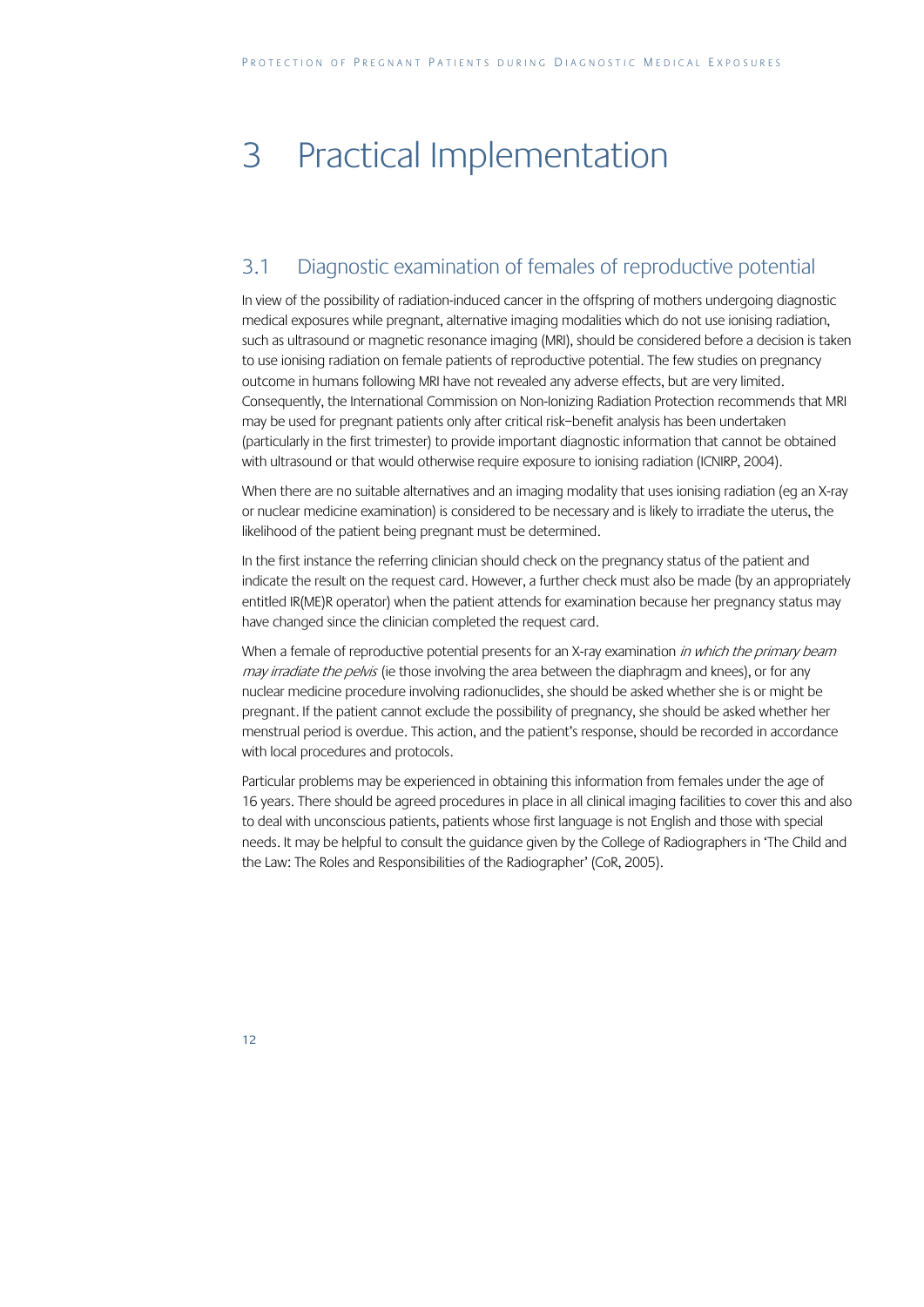Depending on their answers to these questions, patients can then be assigned to one of the following groups:

- <sup>1</sup> no possibility of pregnancy,
- 2 patient definitely or probably pregnant,
- $3$  pregnancy cannot be excluded: low dose procedure,
- <sup>4</sup> pregnancy cannot be excluded: high dose procedure.

The following steps should be taken for each of these patient groups to prevent unnecessary exposure of a fetus where the risks may be of concern.

### <sup>1</sup> No possibility of pregnancy

Proceed with the examination even if it has the potential for a high fetal dose.

#### <sup>2</sup> Patient definitely or probably pregnant

If pregnancy is established or likely, review the justification for the proposed examination with the relevant practitioner (usually a radiologist, who may wish to consult the referring clinician), and decide whether to defer the investigation until after delivery (or until pregnancy has been ruled out), bearing in mind that:

- a a procedure of clinical benefit to the mother may also be of indirect benefit to her unborn child,
- b delaying an essential procedure until later in pregnancy may present a greater risk of harm to the fetus.

If, after review, a procedure is still considered to be justified and is undertaken, the fetal dose should be kept to the minimum consistent with the diagnostic purpose.

#### 3 Pregnancy cannot be excluded: low dose procedure

A 'low dose procedure' is defined as any procedure in which the fetal dose is likely to be below 10 mGy (see the table, page 8). The vast majority of routine diagnostic examinations fall into the category of a low dose procedure. If pregnancy cannot be excluded, but the patient's menstrual period is not overdue, proceed with the examination. If the patient's menstrual period is overdue, the patient should be treated as probably pregnant and the advice in the previous paragraph should be followed.

#### <sup>4</sup> Pregnancy cannot be excluded: high dose procedure

A 'high dose procedure' is defined as any examination falling in the highest dose group of the table, resulting in fetal doses of more than about 10 mGy (eg those involving CT scans of the lower abdomen and pelvis). However, it is important that each clinical imaging facility identifies any other examinations which, in their hands, fall into the high dose category. The evidence suggests that such procedures may double the natural risk of childhood cancer if carried out after the first three to four weeks of pregnancy and may still involve a small risk of cancer induction if carried out in the very early stages of an unrecognised pregnancy.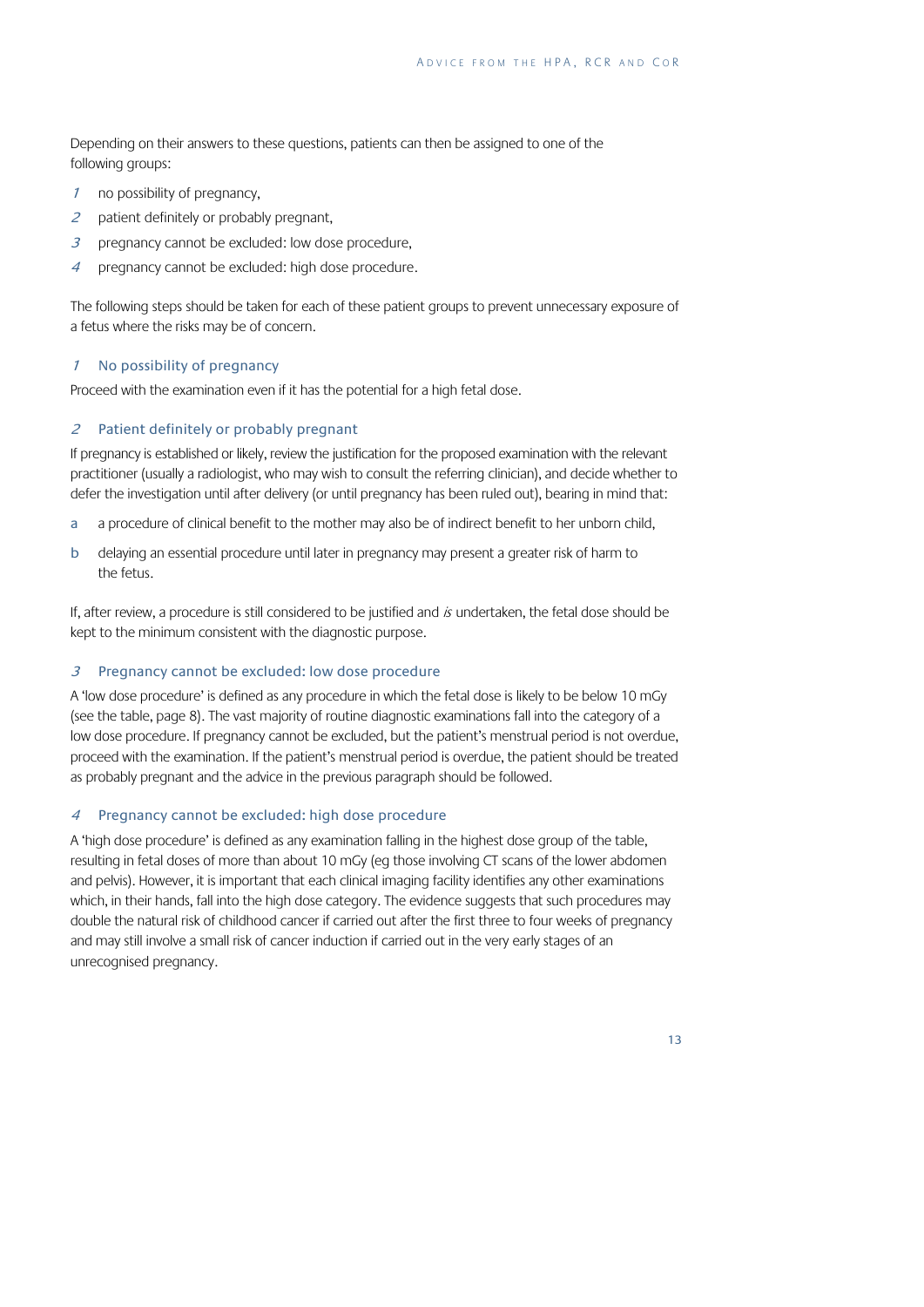Either of two courses can be adopted to minimise the likelihood of inadvertent exposure of an unrecognised pregnancy and to prevent unnecessary exposure of potentially pregnant women to such high dose procedures:

- a apply the rule that females of childbearing potential are always booked for these examinations during the first ten days of their menstrual cycle, when conception is unlikely to have occurred, or
- b female patients of childbearing potential are booked in the normal way but are not examined and are re-booked if, when they attend, they are in the second half of their menstrual cycle, and are of childbearing potential and in whom pregnancy cannot be excluded. Experience suggests that the number of such patients is likely to be small.

It should be emphasised that although there  $may$  be a small risk to the embryo if it is irradiated during the very early stages of an unrecognised pregnancy, this risk will be higher if the fetus is exposed in the months following the first missed menstrual period. Consequently, high dose examinations should only be re-booked if they can safely be postponed until after delivery, should the patient prove to be pregnant. This decision will usually require the input of a radiologist, and possibly also the referring clinician.

If, despite following this guidance, it becomes obvious that a fetus has been inadvertently exposed to doses in excess of 10 mGy, the small risk to the fetus of the exposure (less than a 1 in 200 increase in the risk of childhood cancer) will not justify the much greater risk (to the mother and fetus) of termination of the pregnancy.

## 3.2 Inadvertent fetal exposures

Inadvertent fetal exposures can arise in two circumstances:

- a a pregnant patient is asked whether she is or might be pregnant and denies it, either deliberately or in ignorance of her true condition, and the examination proceeds,
- b a pregnant patient is not asked whether she is or might be pregnant and the examination proceeds regardless.

Following any inadvertent fetal exposure (high or low dose), an investigation should be carried out by the Medical Physics Expert in accordance with the employer's IR(ME)R procedures. Counselling of the patient by the relevant radiologist/clinician, particularly for inadvertent exposures leading to high fetal doses, is likely to draw upon the results of this investigation. An inadvertent fetal exposure may also be notifiable as an incident of 'much greater than intended exposure' to the relevant IR(ME)R Inspectorate, particularly if it were due to the second circumstance above. Detailed guidance on these matters was still awaited from the relevant IR(ME)R Inspectorates (the Healthcare Commission in England, the Scottish Ministers in Scotland and the National Assembly in Wales) at the time of publication of this document.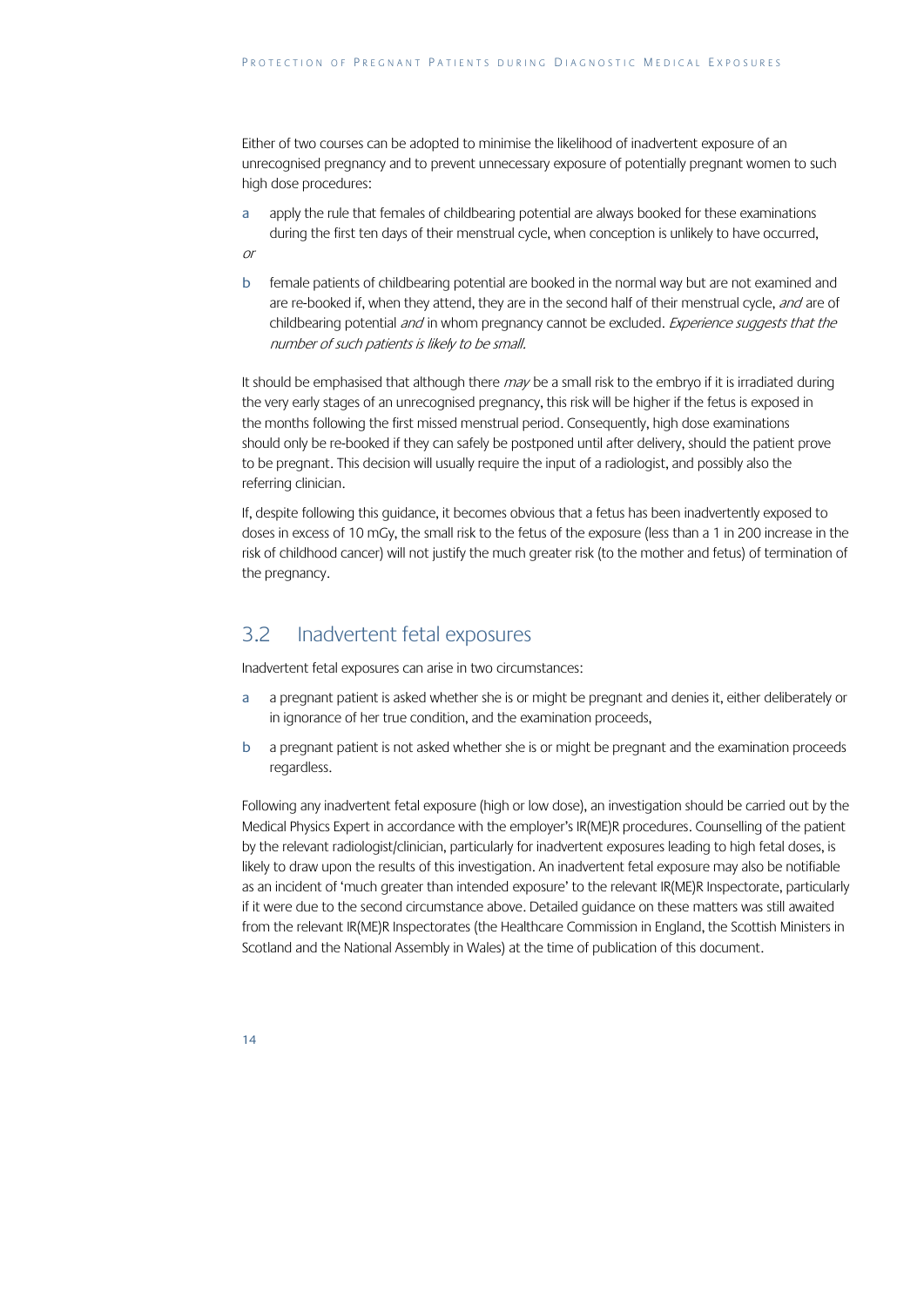If the initial investigation following an inadvertent fetal exposure reveals that exposures 'much greater than intended' were delivered to the fetus as the result of an equipment fault, the incident will also be notifiable to the Health and Safety Executive under the requirements of the Ionising Radiation Regulations 1999 (GB Parliament, 1999) following the guidance in HSE Publication PM77 (HSE, 2006).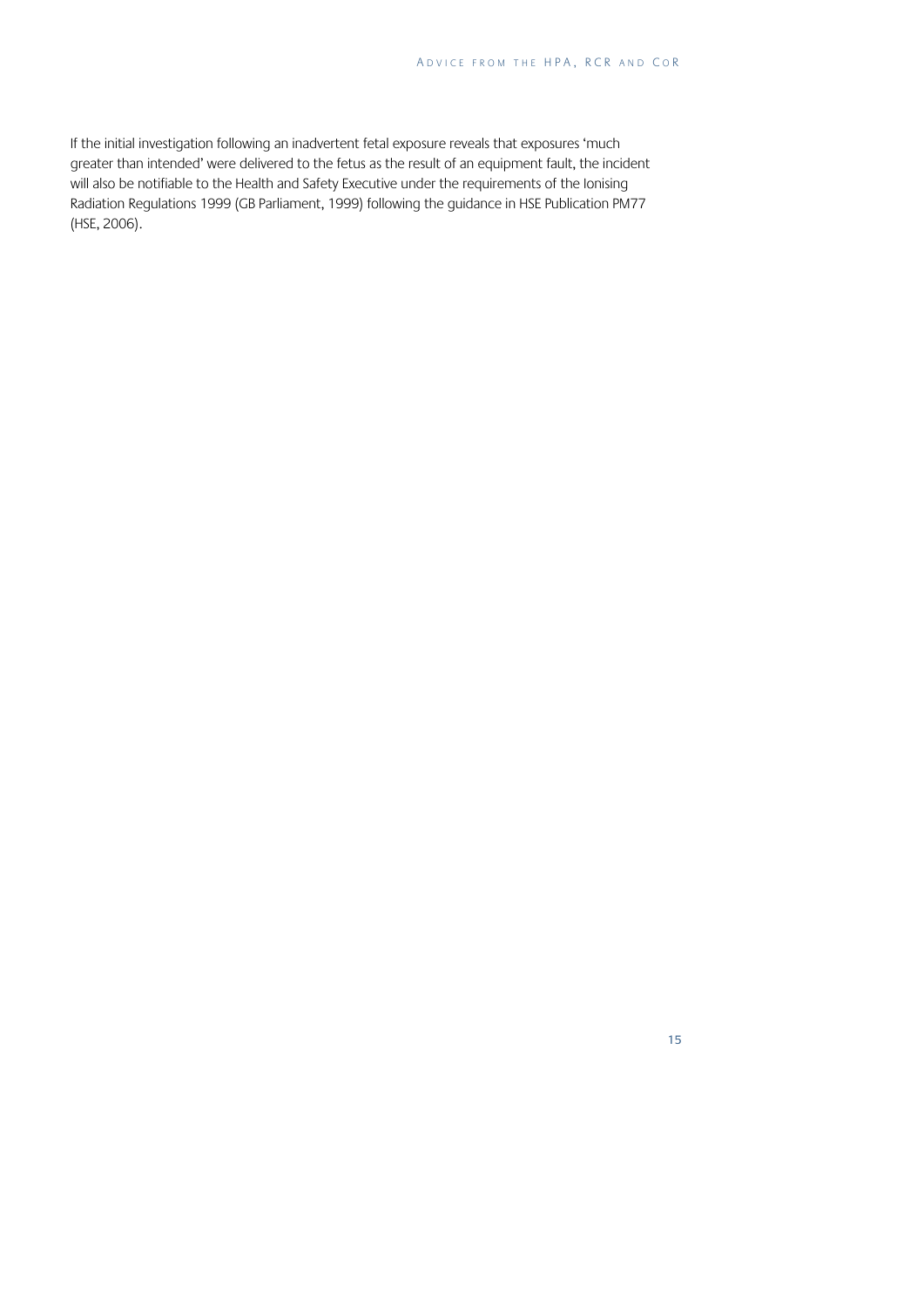## 4 References

- ARSAC (2006). Notes for Guidance on the Clinical Administration of Radiopharmaceuticals and Use of Sealed Radioactive Sources. Chilton, HPA.
- CoR (2005). The Child and the Law: The Roles and Responsibilities of the Radiographer. London, College of Radiographers.
- GB Parliament (1999). The Ionising Radiations Regulations 1999. Statutory Instrument No. 3232. London, The Stationery Office.
- GB Parliament (2000). The Ionising Radiation (Medical Exposure) Regulations 2000. Statutory Instrument No. 1059. London, The Stationery Office.
- Hart D, Hillier MC and Wall BF (2007). Doses to Patients from Radiographic and Fluoroscopic X-ray Imaging Procedures in the UK – 2005 Review. Chilton, HPA-RPD-029.
- HSE (Health and Safety Executive) (2006). Equipment used in connection with medical exposure. Guidance Note PM77 (Third edition). Suffolk, HSE Books.
- ICNIRP (2004). Medical magnetic resonance (MR) procedures: protection of patients. Health Phys, **87,** 197–216.
- ICRP (2003). Biological Effects after Prenatal Irradiation (Embryo and Fetus). ICRP Publication 90. Ann ICRP, **33**(1–2).
- ICRP (2007). The 2007 Recommendations of the International Commission on Radiological Protection. ICRP Publication 103. Ann ICRP, **37**(2–4).
- NRPB (1993). Board Statement on Diagnostic Medical Exposures to Ionising Radiation during Pregnancy and Estimates of Late Radiation Risks to the UK Population. Doc NRPB, **4**(4).
- NRPB, RCR and CoR (1998). Diagnostic Medical Exposures Advice on Exposure to Ionising Radiation during Pregnancy. Chilton, NRPB.
- Preston DL, Cullings H, Suyama A, Funamoto S, Nishi N, Soda M, Mabuchi K, Kodama K, Kasagi F and Shore RE (2008). Solid cancer incidence in atomic bomb survivors exposed *in utero* or as young children. *J Natl Cancer* Inst, **100,** 428–36.
- Shrimpton PC, Hillier MC, Lewis MA and Dunn M (2005). Dose from Computed Tomography (CT) Examinations in the UK – 2003 Review. Chilton, NRPB-W67.
- Stiller C (2007). Childhood Cancer in Britain Incidence, Survival, Mortality. Oxford, Oxford University Press.
- Wakeford R and Little MP (2003). Risk coefficients for childhood cancer after intrauterine irradiation: a review. Int J Radiat Biol, **79,** 293–309.